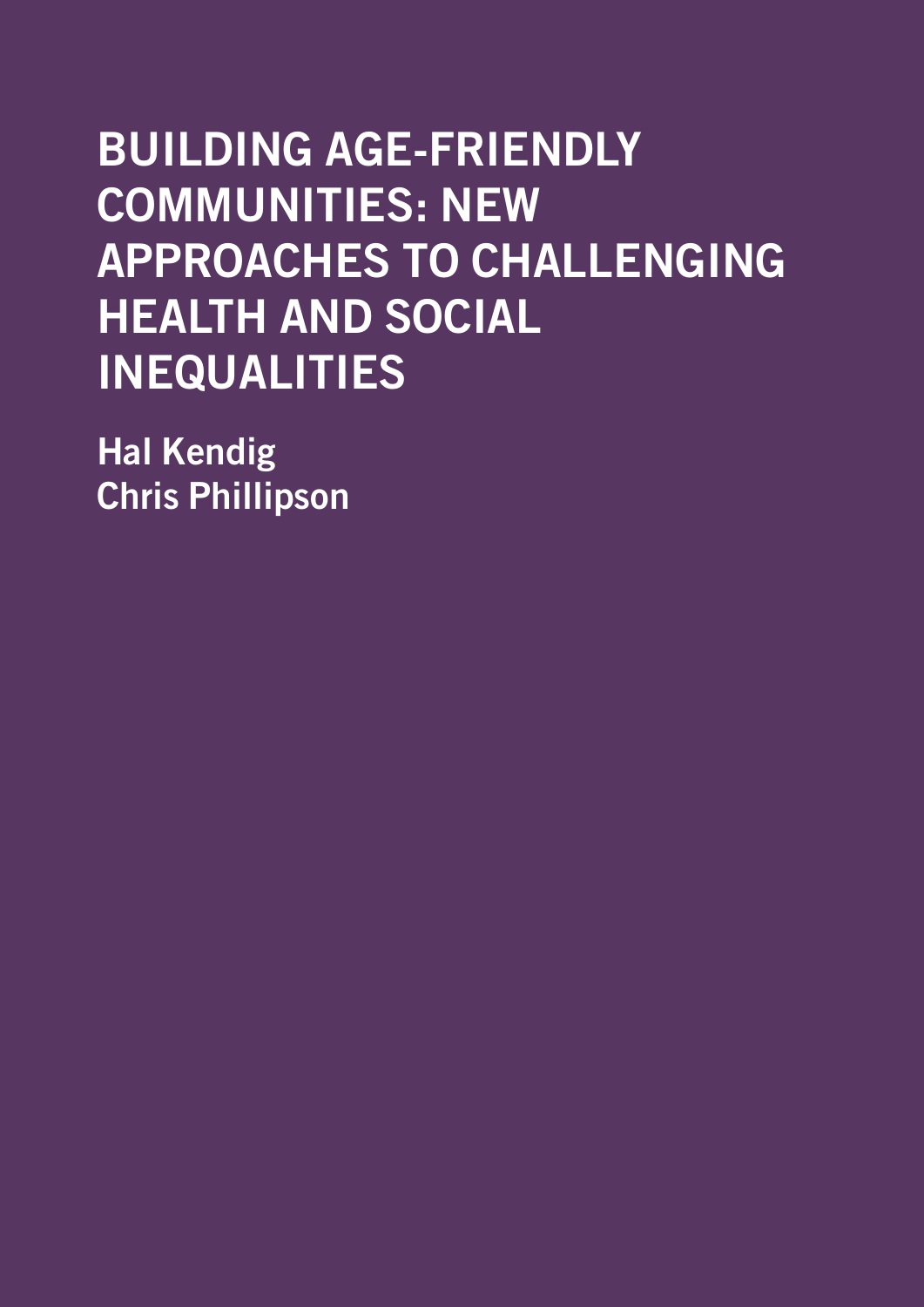#### Hal Kendig

*Professor of Ageing and Public Policy in the Centre for Research on Ageing, Health and Wellbeing at the Australian National University*

#### Chris Phillipson

*Professor of Sociology and Social Gerontology in the School of Social Sciences at the University of Manchester*

#### **SUMMARY**

In this proposal we make the case for implementing locally-based 'age-friendly environments' that facilitate improvements in the independence, participation, health and wellbeing of older people, and, in so doing, reduce social and health inequalities.

Our recommendation is based on important, evidence-based work by the World Health Organization<sup>1</sup> to develop constructive responses to local, age-based inequalities. Their 2007 Age Friendly Cities initiative aims to encourage *"…active ageing by optimising opportunities for health, participation and security in order to enhance the quality of life as people age"*.

As we argue throughout this paper, this strategic approach can help tackle vital issues in improving the lives and health of older people. In our proposal we:

- Apply the principle that place matters. This ranges from lower life expectancy in more deprived neighbourhoods, to the environmental factors that support and influence daily independent living, health and wellbeing.
- Help address issues that older people living in urban areas face, for example, around social integration, access to services and leisure, and urban design that promotes mobility.
- Demonstrate that it is never too late to address issues of fairness or equity in the social determinants of health amongst the older generation. We recognise that taking action on behalf of older people can combat social disadvantage, facilitate social wellbeing, enable people to continue to contribute to the communities in which they live, and, crucially, influence healthy life expectancy.
- Advocate the participation of older people themselves, such that the people who will ultimately benefit most are engaged from the start in identifying priorities.
- Explain that localised action allows for greater tailoring to specific circumstances, environmental context and evidence; and for greater community engagement, participation and partnership.

Significant opportunities for action on ageing and the built environment are emerging in the UK and other countries, where central governments are devolving responsibilities for health and social policy.

We cite Manchester and York as examples of two cities striving to become age-friendly the latter with a particular focus on dementia. It is vital that rigorous evaluation of end results is carried out, such that learning can be applied and best practice shared.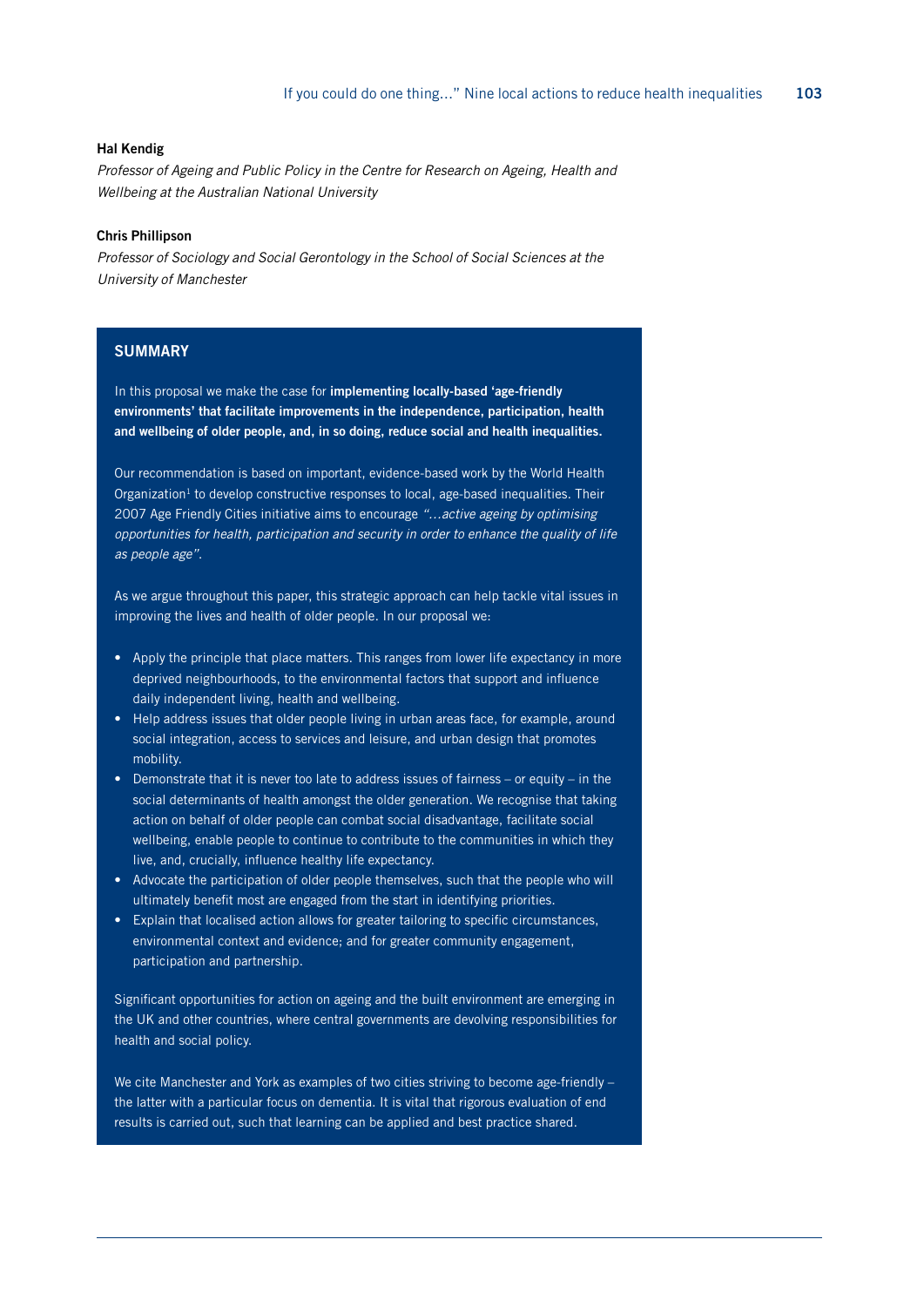## Introduction

The 2010 Marmot Review, *Fair Society, Healthy Lives*, 2 identified the building of *"sustainable communities and places"* as a key area of action relevant to all stages of the life course. Place matters to all age groups, but may be especially important for younger and older age groups. Both spend a large proportion of their time in the home and surrounding neighbourhood. The physical environment may itself assist in ensuring positive physical and mental health, especially for those experiencing chronic ill health, cognitive frailties, or feelings of loneliness resulting from the loss of partners and friends.

This contribution reviews initiatives associated with the development of age-friendly communities, with a particular focus on policies targeted at older people living in urban areas. Ageing and urbanisation are themselves closely related. By 2030, two-thirds of the world's population will be residing in cities. Furthermore, by that time, the major urban areas of the world will see 25 per cent or more of their population comprised of people aged 60 and over.<sup>3</sup>

Throughout this proposal paper, developing an age-friendly approach in cities will be assessed for the positive outcomes it can produce in terms of facilitating independence, social participation and wellbeing, especially for those rendered vulnerable by social disadvantage. The discussion also:

- highlights interventions in urban environments to promote wellbeing and quality of life in older age;
- reviews evidence about the social inequalities affecting the lives of older people and the way these can be exacerbated or mitigated within communities; and
- gives practical examples from two UK cities Manchester and York that are developing positive responses to ageing populations.

#### Social determinants of ageing

In the 2010 report *Fair Society, Healthy Lives,*2 Sir Michael Marmot and his colleagues highlighted the importance of social determinants for addressing disparities in health outcomes for people having varying 'social positions' across the life span. They found that both life expectancy and disability-free life expectancy were considerably lower for people living in neighbourhoods with high levels of deprivation. Examples included the contrast in life expectancies for men aged 65 and over in different geographical locations around the UK. In the London Boroughs of Kensington and Chelsea and Westminster, this was found to be 22.7 years and 21.2 years respectively, compared with 13.9 years in Glasgow City and 15.5 years in Manchester and Liverpool. From 2004–06 to 2008–10, life expectancy at age 65 years in the UK increased by an average of 1.0 years for men and 0.9 years for women, with the gaps between areas increasing over this time.<sup>4</sup>

In response to such differences, Marmot argues for actions over the life span from early childhood health and good education, through to work opportunities and healthy communities – and that this should be combined with health promotion and support from health and social services. The central message is that actions to improve people's life chances, particularly if taken early in life, can improve health outcomes and address inequalities.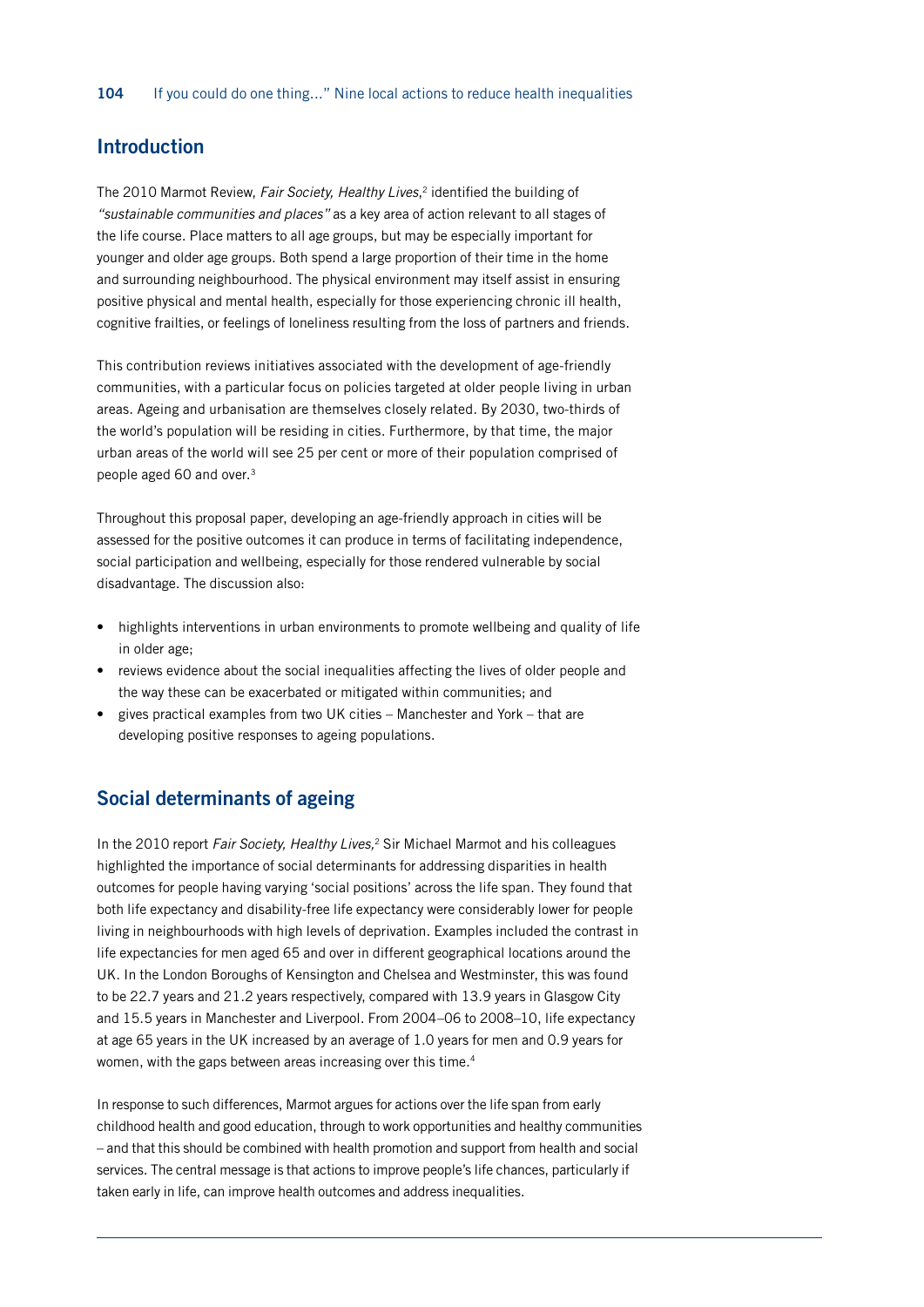Research on healthy ageing is demonstrating that action taken on behalf of people at older ages can also combat social disadvantage, facilitate social wellbeing, and enable continuing contributions to the communities in which people live.5 While socio-economic disadvantage is largely determined earlier in life, the foundations of adequate income, along with affordable and secure housing, can still be achieved in old age. The socioeconomic resources that can enable people to buy into housing and neighbourhoods and pay for transport reflect life-long inequalities.<sup>6</sup>

Social class is a major influence on healthy life expectancy i.e. the number of years a person can expect to live free of disability.7 A life course approach recognises that it is never too late (or too early) to respond constructively to divergent life chances, even as more people live into their 80s and beyond. In response, new research demonstrates the importance for older people of their local environments, and how the processes of 'ageing in place' should be placed in the context of the rapid changes affecting many urban environments.<sup>8</sup>

#### How does age interact with social inequalities?

Risks of experiencing inequality are associated with the range of transitions experienced over a person's life, from childhood and early years to work and retirement, through to late old age. However, a key underlying influence concerns the accumulation of mid-life advantage or disadvantage in terms of health, social, and economic resources. Linked with this are the reduced life chances of a cohort who came of age before post-war improvements in education, careers, housing, health care, and living standards. Their stoicism – which has shaped popular attitudes and expectations for ageing – contrasts sharply with the aspirations of baby boomers (those born from the mid-1940s through to the mid-1950s) who are now moving into retirement. The cohort change is particularly sharp for those women who had their formative years after the rise of the Women's Movement. As people grow older, disparities of wealth and other socio-economic resources are accentuated, with inequalities grounded in gender, class, ethnicity, sexual orientation, and other social divides.<sup>9</sup>

The WHO's 2002 Active Ageing Framework Strategy<sup>10</sup> has led much of the international effort in addressing social determinants of health targeted at older people. Active ageing is defined as *"the process of optimising opportunities for health, participation, and security in order to enhance quality of life as people age"*. The Strategy (see Figure 1) conceptualises ageing across the life course and considers environmental influences on capacities to manage activities of daily living. With advancing age, independence and wellbeing become additionally influenced, for better or worse, by environmental supports and stressors.

The strengths of an environmental approach to ageing well are considerable.<sup>11</sup> If people can maintain independence in supportive environments, there is, as a result, less need for them to require support through locally provided services that can reduce autonomy and dignity, and may prove costly for the individual or the public purse. Having insufficient support can also limit coping and precipitate premature moves to restrictive and expensive care settings.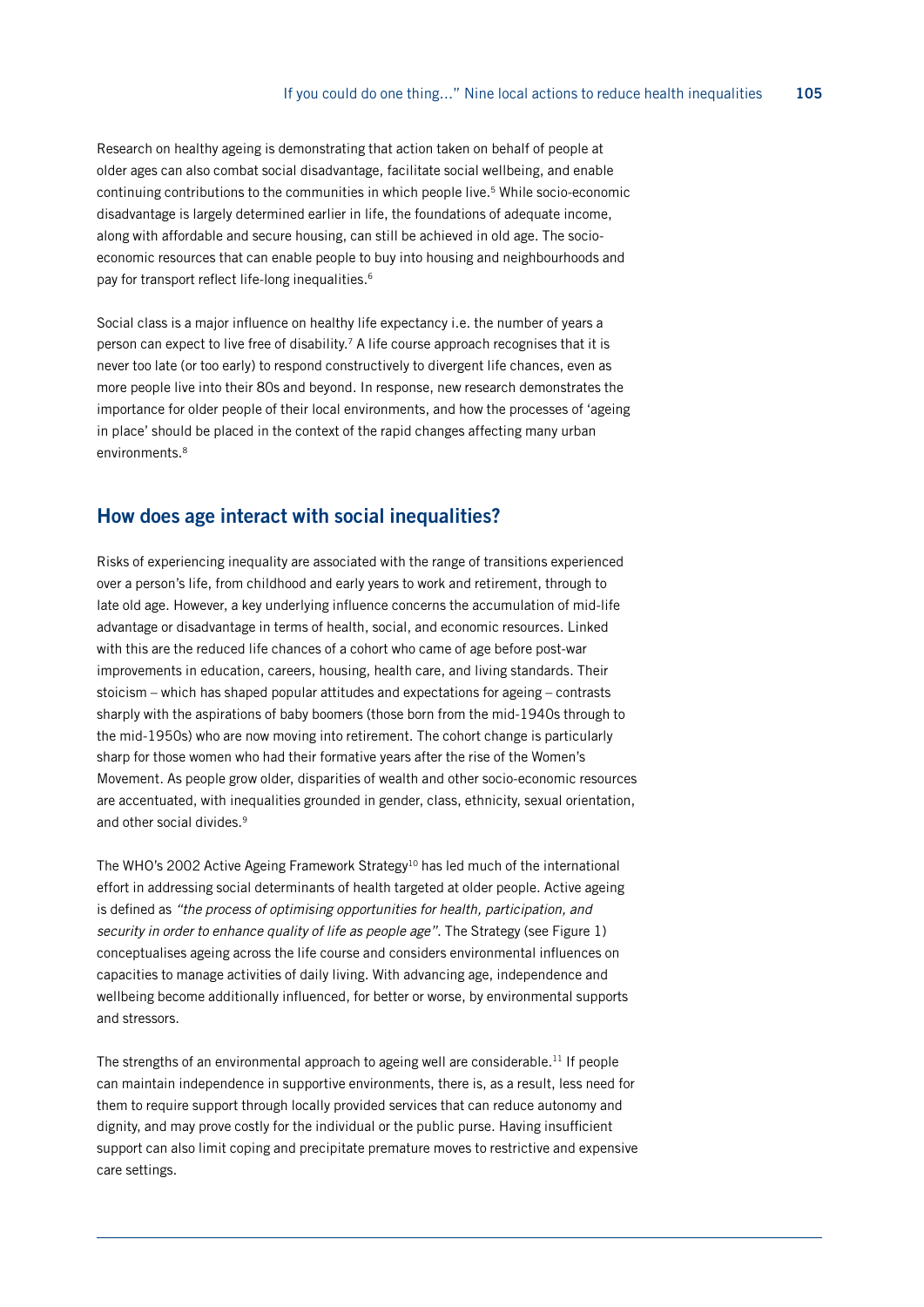

#### Figure 1: WHO Active Ageing Strategy, 2002

Source: WHO, 2002

## What do we know about the impact of the environment on older people?

A variety of factors may result in the increased vulnerability of older people to what environmental gerontologists term the '*press*' of the neighbourhood environment.12 Key factors include: length of exposure to damaging environmental effects; increased biological, psychological, and cognitive vulnerability; and changing patterns of spatial use. Older people may be highly sensitive to changes in the physical and built environment, given its significance for the maintenance of identity, and because of the amount of time spent in the home and neighbourhood. This has been shown in one study<sup>13</sup> to be as much as 80 per cent of the time of those aged 70 and above. Older people demonstrate strong attachment to their home environment, which is also significant in terms of preferences to ageing in place, mobility and daily activities, and health risks such as falls.<sup>11</sup>

Urban areas may pose health and social risks for some groups of older people. Many of these are shared with other age groups, but, in some cases, are felt in a more intense form because of the vulnerabilities associated with age. Studies<sup>14</sup> note that older adults residing *"…in physically deteriorated neighbourhoods [are more likely] to perceive that social support is less available to them…[in comparison with] elders who reside in bettermaintained neighbourhoods".* Furthermore, this work shows the extent to which problems associated with the built environment (such as poor maintenance of buildings, and limited access to shops and facilities) have been shown to increase levels of psychological distress, even after controlling for variables such as age, gender and financial difficulties.

Studies<sup>15</sup> also emphasise the importance of planning dementia-friendly outdoor environments. They demonstrate evidence that such places can have a positive effect on cognitive as well as physical abilities. They also note research which *"…suggests that*  'walking' helps to (at least) maintain cognitive functioning in those with dementia and that *the practicalities of getting "out and about" in neighbourhoods, such as navigating through local environments, play a pivotal role in maintaining a person with dementia's sense of*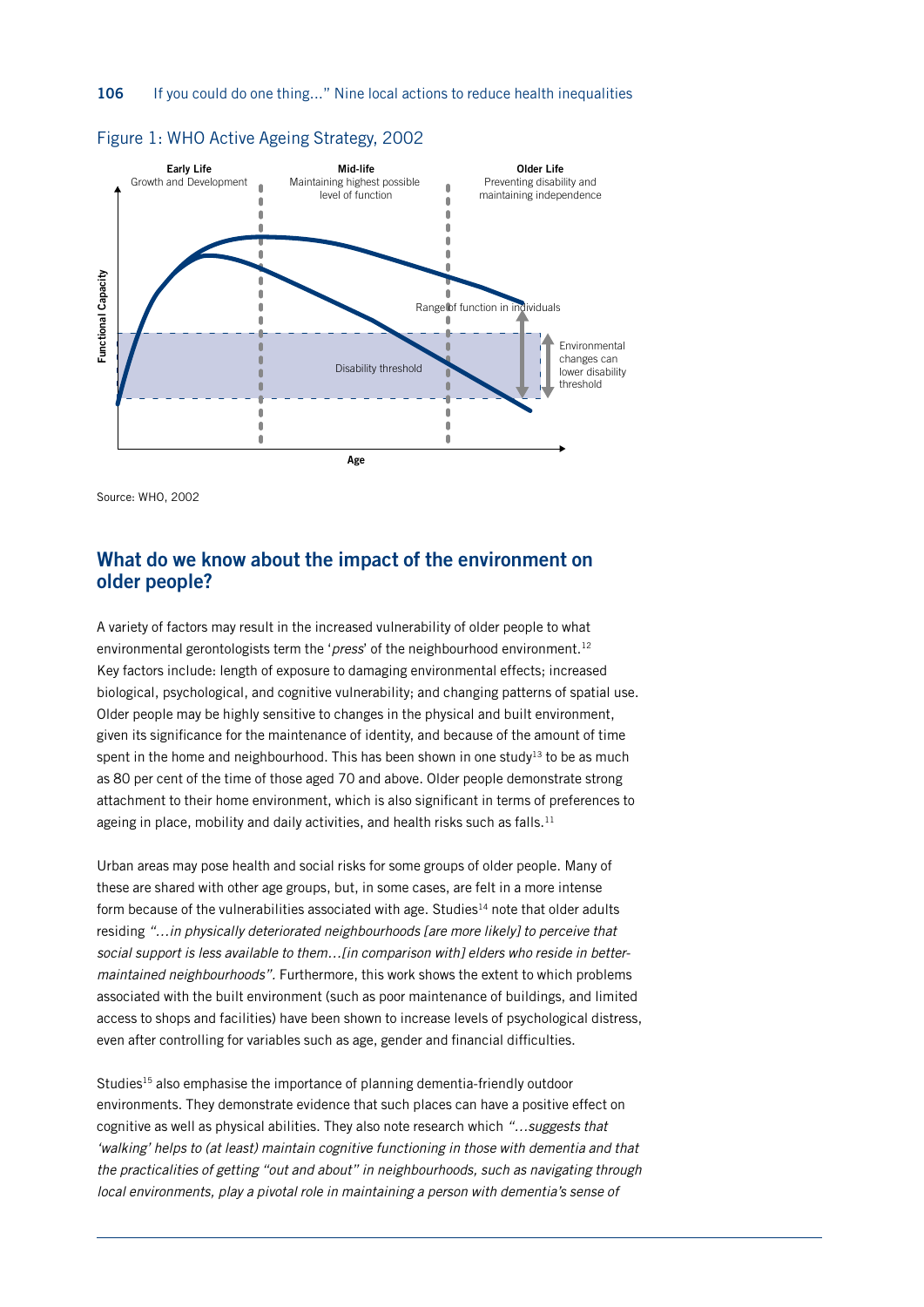*self and wellbeing"*. Research suggests that the 'walkability' of neighbourhoods has an important bearing on promoting the level of physical activity required to maintain fitness and prevent obesity and chronic disease. At the same time, older people have identified neighbourhood barriers and facilitators for physical activity in the areas of safety and security, accessibility, comfort of movement, and peer support.<sup>16</sup>

## Developing age-friendly cities: what kind of interventions can be introduced to improve the lives of older people residing in urban communities?

The WHO1 suggests that "*making cities more age-friendly is a necessary and logical response to promote the wellbeing and contributions of older urban residents and keep cities thriving*." Research<sup>17</sup> suggests that communities can be considered 'ageingfriendly' *"…to the extent that they enable elderly community members to reside in familiar residences for as long as they wish (i.e. age in place), while having opportunities*  to meet age-related needs through participation in community life." They list a range of environmental modifications to support 'ageing in place', including:

- promoting opportunities for social integration and leisure activities;
- urban design that promotes interaction and mobility for pedestrians;
- affordable and accessible housing that allows older adults to remain in familiar neighbourhoods; and
- a wide range of transport and mobility options.

Evidence can now be found from a range of cities, illustrating specific actions to improve the lives of older people, focused around outdoor space, transport, housing, civic participation, community and health services and other features central to the built environment. The WHO website<sup>18</sup> provides ongoing information on international innovations in age-friendly cities. Two examples are used here from the UK – Manchester and York – to illustrate local interventions to promote the age-friendly approach.<sup>19</sup>

Manchester<sup>20</sup> was in the first wave of urban authorities to join the WHO programme. The city is attempting to implement the WHO framework in the context of high levels of poverty and ill health experienced by older people living in the city. Based on the Income Deprivation Affecting Older People Index (IDAOPI),<sup>21</sup> around 37 per cent of older people in the city are living in poverty (compared with 22 per cent for England as a whole). The age-standardised mortality rate for all causes of death in 2008–10 among people aged 65–74 years in Manchester was 64% higher than that of England as a whole (at 2.793 per 100.000 compared to 1.703 per 100.000 respectively).

In response to the above, the Manchester programme has developed along three core lines:

- First, it has a clear vision or narrative for an age-friendly city that focuses on empowering older people within their local neighbourhoods.
- Second, it has gained support from local politicians and senior officers within the local authority.
- Third, it has developed an integrated approach, drawing on a cross-section of departments and agencies to develop age-friendly initiatives.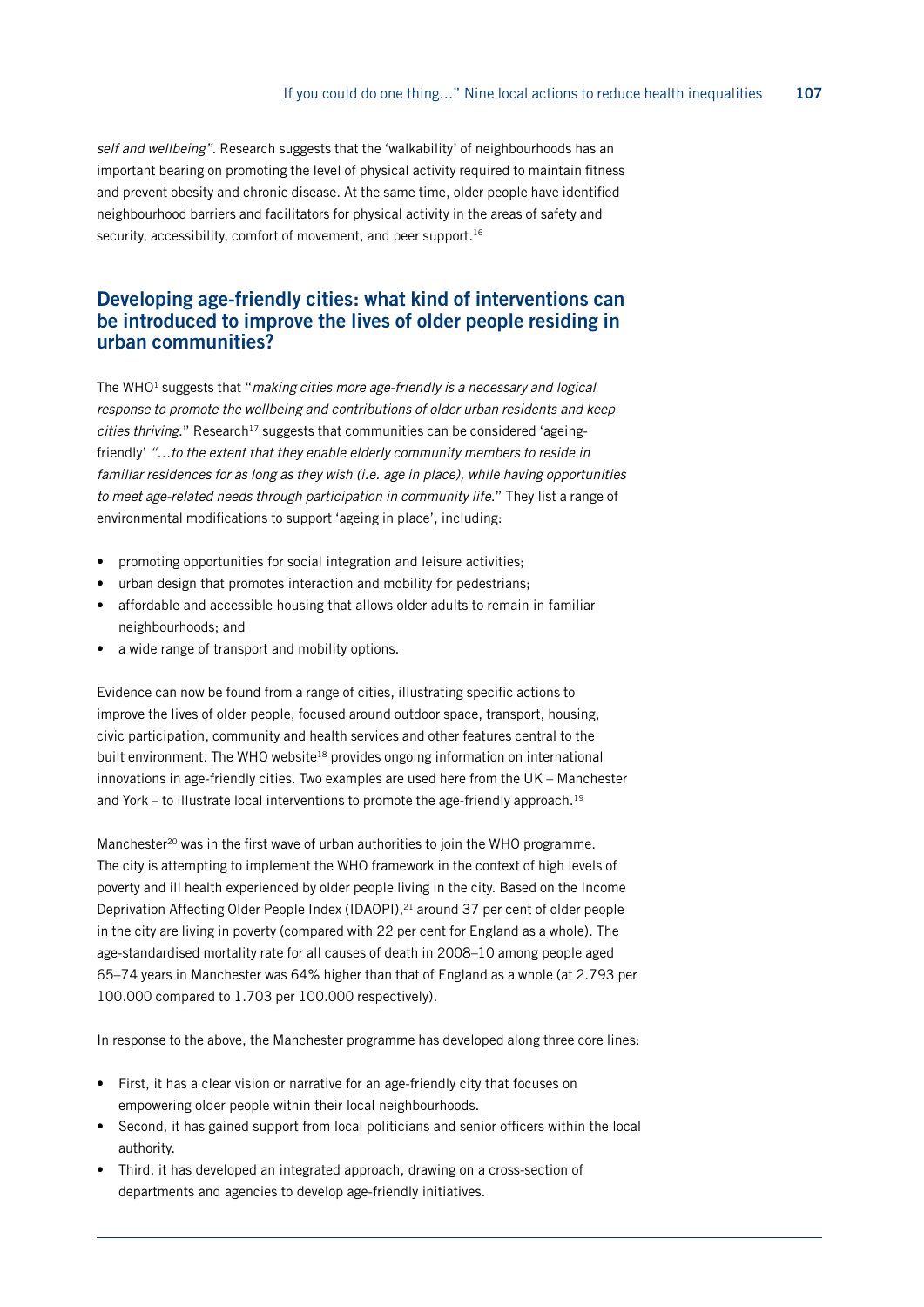#### 108 If you could do one thing..." Nine local actions to reduce health inequalities

Manchester is also promoting initiatives around what has been termed 'life-time neighbourhoods'. This includes work improving:

- public transport, with shelters and seats at bus stops, and toilets at transport hubs;
- community transport for people with mobility problems;
- affordable housing that meets the needs and aspirations of older people:
- accessible and locally delivered services;
- opportunities for taking part in learning;
- green spaces and facilities for outdoor exercise and activities; and
- streets, footpaths, and cycle routes that are clean, well-lit and safe, with adequate road-crossing points.

The importance of creating dementia-friendly communities has also emerged as an important theme in discussions on re-designing urban environments for ageing populations. A dementia-friendly community is defined as one in which people feel safe within their locality; where they have access to local facilities; and where they are integrated with their preferred social network.21 In the UK, the National Dementia Strategy has focused on a range of outcomes to enable people to live well with their condition, but devotes relatively little attention to the role of the built environment.15 A number of cities across Europe and beyond are, however, developing a variety of initiatives that recognise the role of supportive communities that can mitigate, as far as possible, the impact of cognitive impairment.

York is taking action to create a 'dementia-friendly' city. The ambition is to be a city which takes steps to support people with dementia at all stages of the illness. The benefits are viewed in terms of boosting the confidence of people with dementia to manage everyday life, as well as reducing some of the negative effects of cognitive losses. Studies<sup>22</sup> identify four essential building-blocks for creating dementia-friendly communities: place, people, networks and resources. Some of the key actions identified for development include:

- highlighting the characteristics of those *places* especially supportive of people with dementia;
- increasing awareness of dementia amongst *people* in the city;
- building *networks* of dementia champions at neighbourhood level; and
- drawing on all of the *resources* within the city to support people with dementia.

# Directions for local and national action

The World Health Organization has outlined the global challenges, opportunities, and evidence base for *Good Health Adds Life to Years.*23 It is clear that national policy goals aimed at addressing inequality and diversity among older people can benefit from local policy development and implementation.24 Devolved action can take into account the highly variable local environmental context of ageing. It can also enable vulnerable older people themselves to have greater say and involvement in the design of services, and the way in which they are delivered. When considering the impact of population ageing in the future, it is essential to recognise that social disadvantage persists into later life, and that inequalities in health and wellbeing require attention and action over the entire life course. A local approach can facilitate comprehensive and integrated actions that are responsive to local communities, and that are delivered in partnership with them.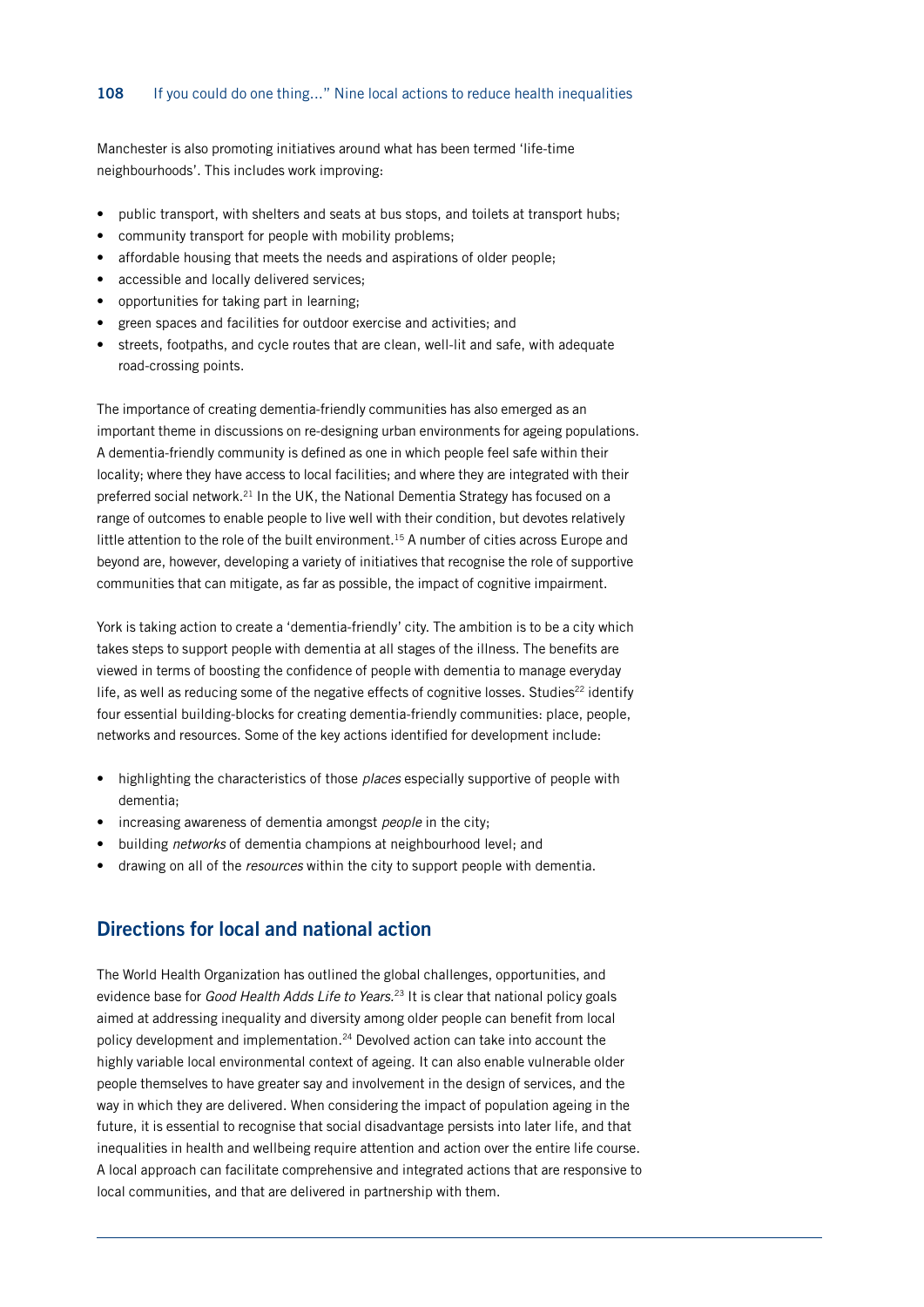Older people may find that their communities, in which they have spent a good part of their life, can present obstacles to achieving a fulfilling existence in old age. On the one hand, cities are increasingly viewed as key drivers of a nation's economic and cultural success. On the other, the reconstruction of cities is often to the detriment of those outside the labour market – especially those on low incomes. Achieving recognition of the needs of different generations within cities, and exploiting the potential of the city for groups of people of whatever age, will be central to implementing an age-friendly approach.

With initiatives aimed at developing 'age-friendly communities' expanding at a rapid rate, research will be vital to evaluate the benefits, or otherwise, of this type of approach. Studies note<sup>17</sup> that there has been limited research to date regarding the actual effects of specific physical and social interventions, and the process by which effects are achieved. In particular, there is a conclusion that:

*"Rigorous evaluation is needed regarding the ability of initiatives to alter levels of social integration, social support and resource access among programme participants as well as across the broader community"*.

The proposal by Alan Maynard in this publication provides a fuller treatment around the need for more rigorous evaluation, including data on cost-effectiveness.

# **Conclusion**

The 'age-friendly environment' approach we advocate in this contribution offers a new and practical paradigm for facilitating improvements in the independence, participation, health, and wellbeing of older people. Key to this will be:

- using the 'age-friendly' approach to challenge health and social inequalities at a local level;
- building co-operation amongst a variety of stakeholders, including statutory voluntary, private and not-for-profit organisations; and
- securing the involvement and leadership of older people themselves.

Finally, whilst designing urban environments for ageing populations should and will be a major policy goal for the 21st century, research and evaluation on the impact of those efforts will also be a key requirement for researchers, policymakers and older people themselves.

#### Note on the authors

Hal Kendig completed his MPl and PhD in Urban Studies in the Gerontology Center at the University of Southern California. He continued ageing and urban research at the Australian National University, where he now serves as Professor of Ageing and Public Policy in the Centre for Research on Ageing, Health and Wellbeing.

Chris Phillipson completed his PhD at the University of Durham and has spent most of his academic career researching social aspects of ageing, with a particular focus on issues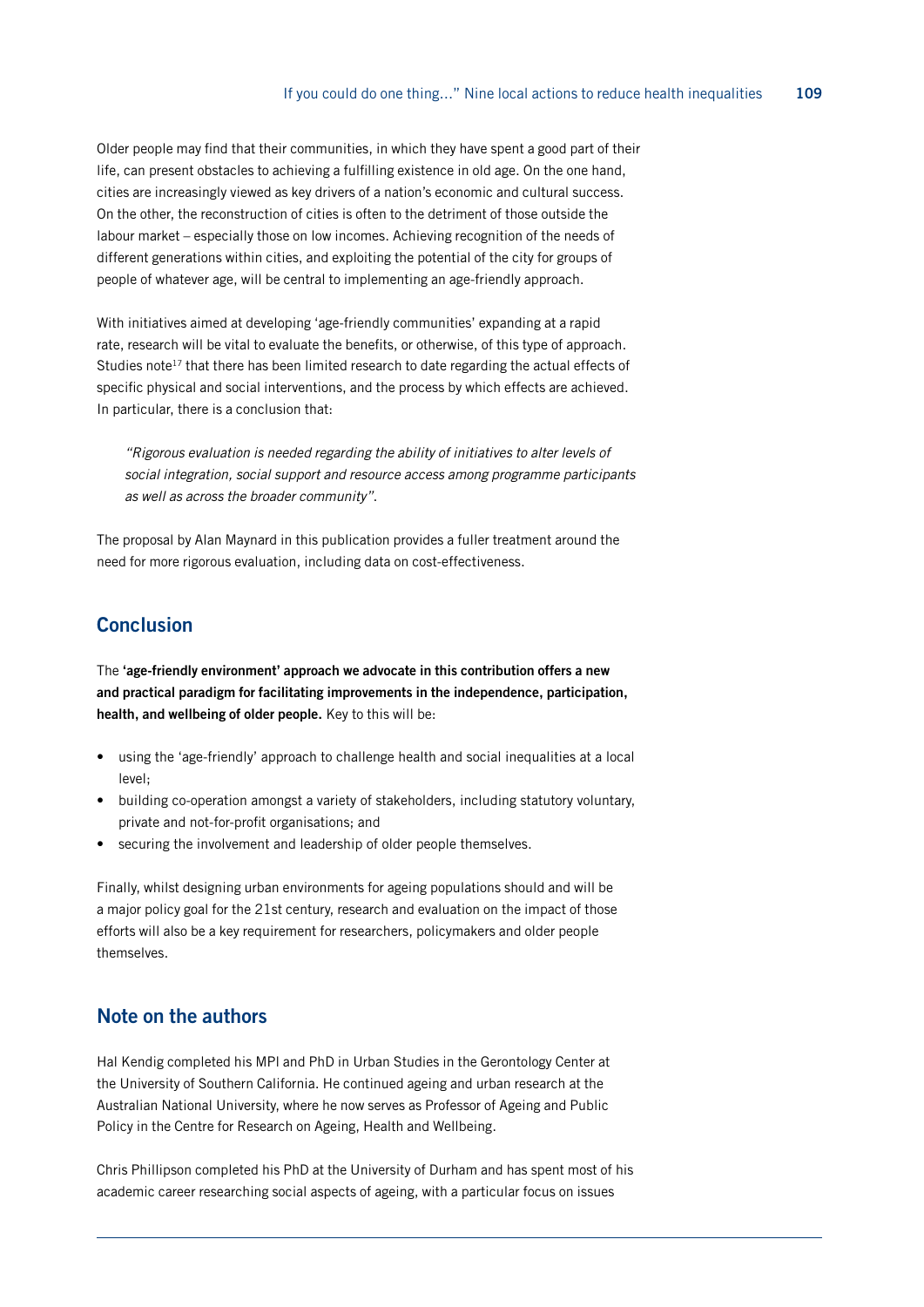relating to work and retirement, and family and community change. He is Professor of Sociology and Social Gerontology in the School of Social Sciences at the University of Manchester.

## **References**

- 1 World Health Organization (2007), *Global Age-friendly Cities: A Guide*, Geneva: WHO. [www.who.int/](http://www.who.int/ageing/publications/Global_age_friendly_cities_Guide_English.pdf) ageing/publications/Global age friendly cities Guide English.pdf
- 2 Marmot, M., Allen, J., Goldblatt, P., Boyce, T., McNeish, D., Grady, M. & Geddes, I. (2010), *Fair Society, Healthy lives: The Marmot Review*: *Strategic Review of Health Inequalities in England post-2010,*  London: The Marmot Review.
- 3 Beard, J., Biggs, S., Bloom, D., Fried, L., Hogan, P., Kalache, A. & Olshansky, J. (2012), *Global Population Ageing: Peril or Promise?,* PGDA Working Paper No.89. [www.hsph.harvard.edu/pgda/Working-](http://www.hsph.harvard.edu/pgda/WorkingPapers/2012/PGDA_WP_89.pdf)[Papers/2012/PGDA\\_WP\\_89.pdf](http://www.hsph.harvard.edu/pgda/WorkingPapers/2012/PGDA_WP_89.pdf)
- 4 Office for National Statistics (2011), *Life expectancy at birth and at age 65 by local areas in the United Kingdom, 2004–06 to 2008–10*, Newport: Office for National Statistics. [www.ons.gov.uk/ons/publica](http://www.ons.gov.uk/ons/publications/all-releases.html?definition=tcm%3A77-22483)[tions/all-releases.html?definition=tcm%3A77-22483](http://www.ons.gov.uk/ons/publications/all-releases.html?definition=tcm%3A77-22483)
- 5 Kendig, H. and Browning, C. (2010), 'A Social View on Healthy Ageing: Multi-disciplinary Perspectives and Australian Evidence', in Dannefer, D. and Phillipson, C. (Eds.), *The SAGE Handbook of Social Gerontology*, London: Sage Publications, 459–471.
- 6 Dannefer, D. and Kelly–Moore, J. (2009), Theorizing the Life Course: New Twists in the Paths. In: Bengtson, V., Gans, D., Putney, N. and Silverstein, M. (Eds.), *Handbook of Theories of Aging*, 2nd edn., New York: Springer, 389–412.
- 7 White, C. and Edgar, G. (2010), 'Inequalities in Healthy Ageing Life Expectancy by Social Class and Area Type: England, 2001–03', *Health Statistics Quarterly*, 45, Spring: 28–56.
- 8 Phillipson, C. (2010), 'Ageing and Urban Society: Growing Old in the 'Century of the city'. In: D. Dannefer, D. and Phillipson, C. (Eds.), *The SAGE Handbook of Social Gerontology*, London: Sage Publications, 597–606.
- 9 Scharf, T. and Keating, N. (2012), *From Exclusion to Inclusion in Old Age*, Bristol: Policy Press.
- 10 World Health Organization (2002), *Active Ageing: A Policy Framework*, Geneva: WHO. [http://whqlib](http://whqlibdoc.who.int/hq/2002/WHO_NMH_NPH_02.8.pdf)[doc.who.int/hq/2002/WHO\\_NMH\\_NPH\\_02.8.pdf](http://whqlibdoc.who.int/hq/2002/WHO_NMH_NPH_02.8.pdf)
- 11 Wahl, H-W. and Oswald, F. (2010), 'Environmental Perspectives on Ageing', in Dannefer. D. & Phillipson, C. (Eds.), *The SAGE Handbook of Social Gerontology*, London: Sage Publications, 111–124.
- 12 Lawton, M. P. (1982), 'Competence, environmental press, and the adaptation of older people'. In: Lawton, M. P., Windley, P. G. and Byerts, T. O. (Eds.), *Aging and the Environment,* New York: Springer, 33–59.
- 13 Horgas, A. L., Wilms., H-L. and Baltes, M. M. (1998), 'Daily Life in Very Old Age: Everyday Activities as Expressions of Daily Life', *Gerontologist*, 38:556–568.
- 14 Brown, S., Mason, C., Lombard, J., Martinez, F., Plater-Zyberk, E., Spokane, A., Newman, F., Pantin, H. and Szapocznik, J. (2009), 'The Relationship of Built Environment to Perceived Social Support and Psychological Distress in Hispanic Elders: The Role of "Eyes on the Street" ', *Journal of Gerontology: Psychological Sciences*, 64B: 234–246.